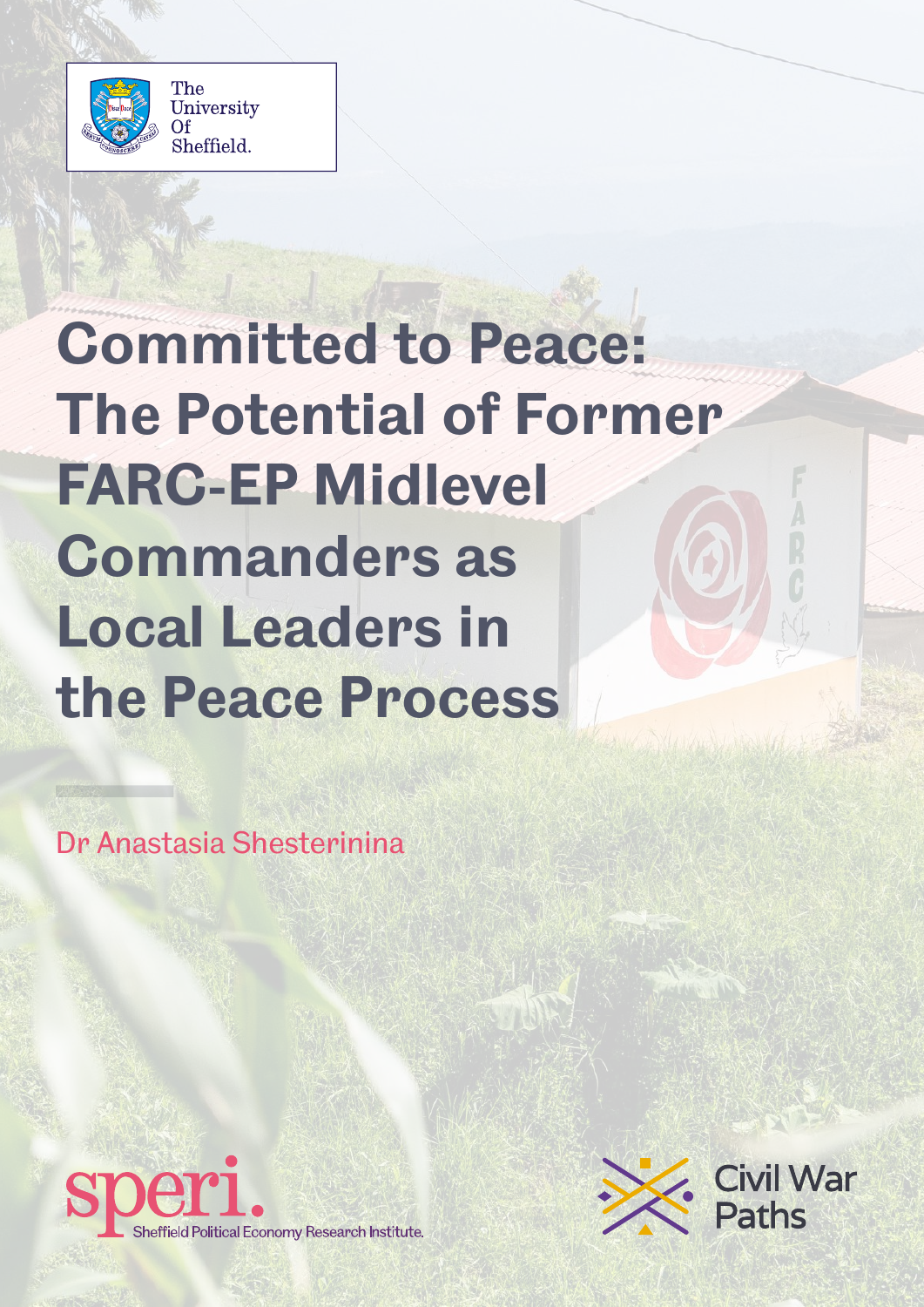#### **About the Researcher**

**Dr Anastasia Shesterinina** is Lecturer in Politics and International Politics at the Department of Politics and International Relations, the University of Sheffield. Her fieldintensive research examines violent mobilization, ex-combatant reintegration and civilian protection in armed conflict. Dr Shesterinina's book *Mobilizing in Uncertainty: Collective Identities and War in Abkhazia* is forthcoming with Cornell University Press. Her articles appear in *American Political Science Review*, *Journal of Peace Research*, *Cambridge Review of International Affairs* and *International Peacekeeping*. In January 2021, Dr Shesterinina will take up a £1.2m UK Research and Innovation Future Leaders Fellowship to lead a major research project Civil War Paths – Understanding Civil War from Pre- to Post-War Stages: A Comparative Approach based in the new Centre for the Comparative Study of Civil War.

#### **About the Research**

**Published in December 2020**

This brief draws on research conducted in Colombia between 2018 and 2020. It was made possible by the Max Batley Seed Corn Grant in Peace Studies awarded by the Faculties of Arts and Humanities and Social Sciences to promote peace studies research at the University of Sheffield. The logistical support of CINEP / Programa por la Paz and Corporación Territorio, Paz y Seguridad enabled this research. Laura M. Herrera Fernández provided exceptional research assistance. The author thanks Víctor Barrera, Eduardo Álvarez Vanegas, Juan Mario Díaz and Pablo José Castillo Ortiz for their comments and help with the translation of this brief into Spanish.

The results presented here are based on interviews with former FARC-EP midlevel commanders and policymakers, practitioners and experts in national agencies, international organisations, universities and think tanks and an extensive review of documents, reports, academic literature and news sources. All interviews are anonymised in line with the University Ethics Review (Reference Number 030552).

The views presented in this brief are those of the author and not necessarily those of the University of Sheffield or the organisations that enabled this research.

Recommended citation: Shesterinina, A. (2020) Committed to Peace: The Potential of Former FARC-EP Midlevel Commanders as Local Leaders in the Peace Process. University of Sheffield, SPERI & Centre for the Comparative Study of Civil War.

#### **O** Sheffield Political Economy Research Institute The University of Sheffield Interdisciplinary Centre of the Social Sciences 219 Portobello Sheffield S1 4DP, UK y (<del>(a)</del> [sheffield.ac.uk/speri](http://sheffield.ac.uk/speri) +44 (0)114 222 8399 [speri@sheffield.ac.uk](mailto:speri@sheffield.ac.uk) @ SPERIshefuni

Front cover image credit: Fabian Sommer/dpa/Alamy Live News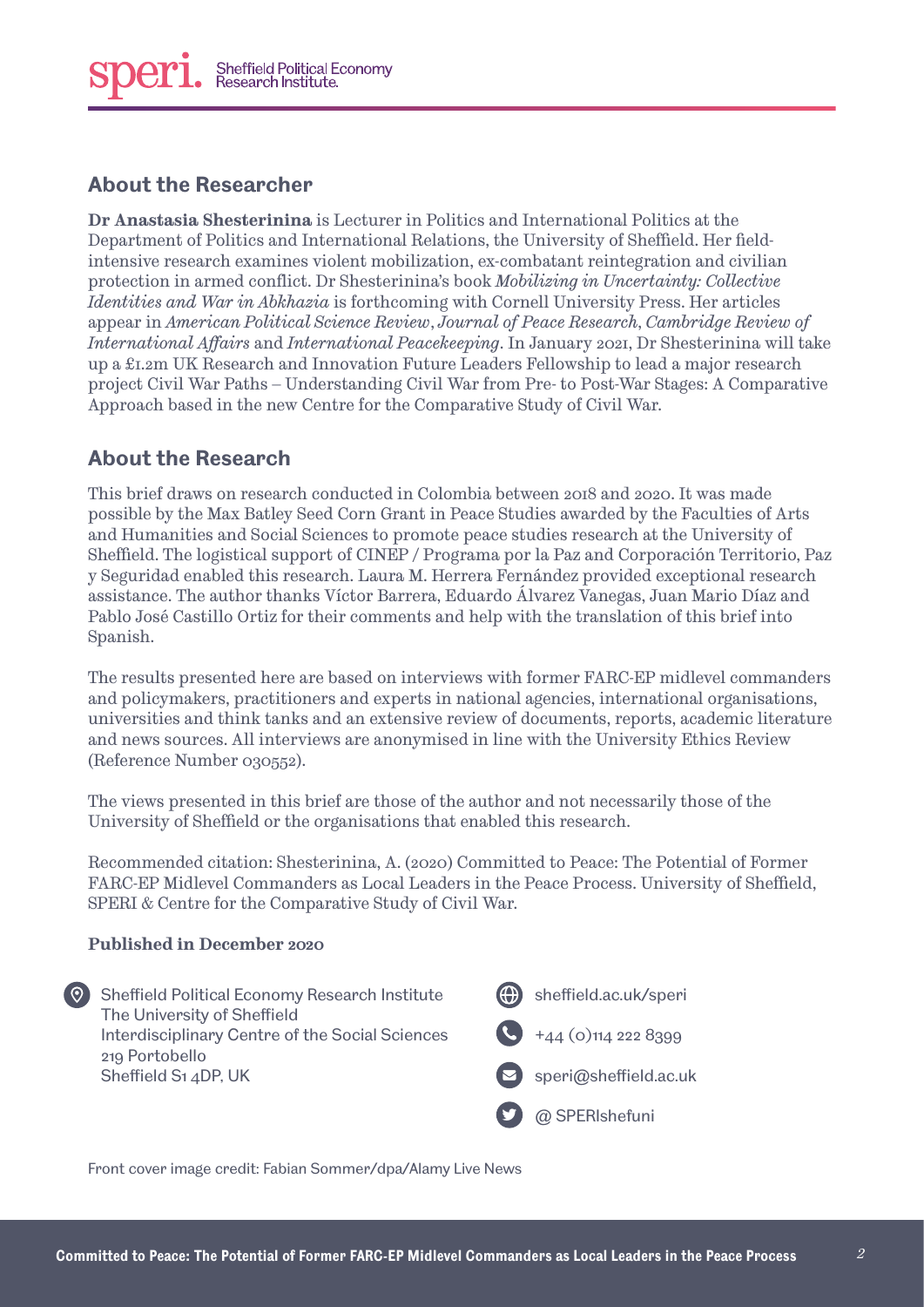## **Contents**

| <b>Preface</b>                                                     | 4           |
|--------------------------------------------------------------------|-------------|
| <b>Summary</b>                                                     | $5^{\circ}$ |
| <b>Midlevel Commanders and the Potential for Peace</b>             | $5^{\circ}$ |
| <b>Midlevel Commanders in the FARC-EP</b>                          | 6           |
| <b>Midlevel Commanders as Local Leaders in the Peace Process</b>   | 7           |
| Actions for National and International Actors in the Peace Process | 9           |
| <b>References</b>                                                  | 10          |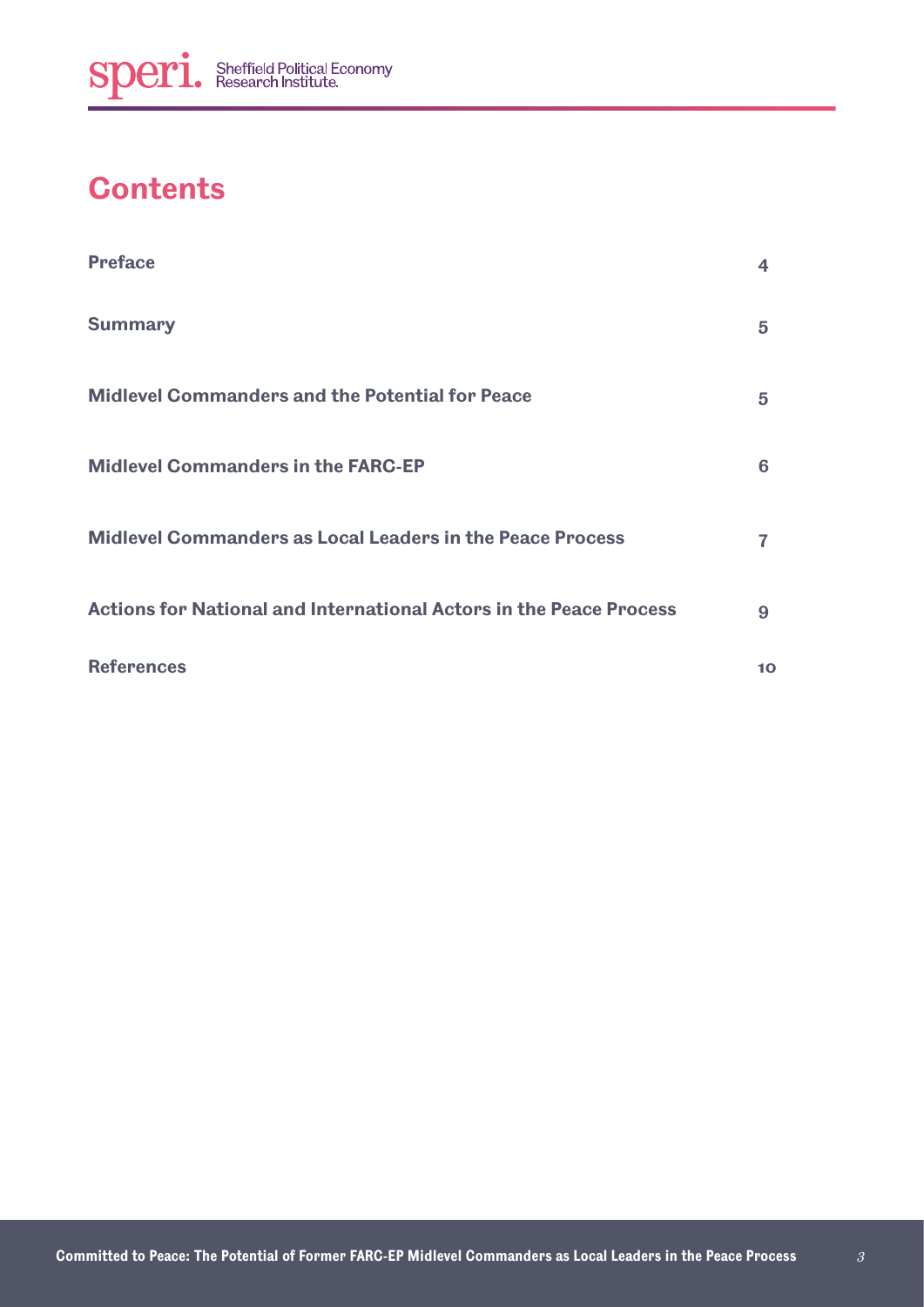#### **Preface**

It is a pleasure and an honour to write this short preface to Anastasia Shesterinina's first SPERI Policy Brief, Committed to Peace: The Potential of Former FARC-EP Midlevel Commanders as Local Leaders in the Peace Process. It will surely not be her last. Indeed, SPERI is looking forward to working closely with Anastasia and her colleagues in the new Centre for the Comparative Study of Civil War that she will establish; this we see as just the start of that exciting partnership. I would also like to take the opportunity of this preface to congratulate Anastasia on the award of a prestigious UK Research and Innovation Future Leaders Fellowship, which will allow her to study different paths that civil wars follow from pre- to post-war stages and advance practices to sustain peace in conflict affected societies.

Drawing on extensive field research conducted between 2018 and 2020, this policy brief challenges conventional understanding of peacebuilding in Colombia. In particular, it recasts our understanding of the potential role of former midlevel commanders of the FARC-EP. Whilst they have typically been cast as "spoilers," the policy brief identifies a series of key leadership roles that such actors have come to play and might continue to play in the peace agreement negotiations, disarmament, reincorporation and formal and informal peacebuilding efforts. It attributes this crucial role to the skills, status and understanding of the territory that they developed during the war. In the process it clarifies the category of "midlevel commander" in the organisation of the FARC-EP. It recommends that national and international actors consult former FARC-EP midlevel commanders, drawing on their knowledge of the local dynamics of armed conflict and violence, the conditions in ex-combatant communities and the organisation of armed groups to advance the peace process in the areas of security, development and disarmament, demobilisation and reintegration.

This is a crucial and timely message and SPERI is excited and delighted to have the opportunity to help disseminate it to both national and international actors involved in the peace process.

**Colin Hay**, Professor of Political Analysis and Director, SPERI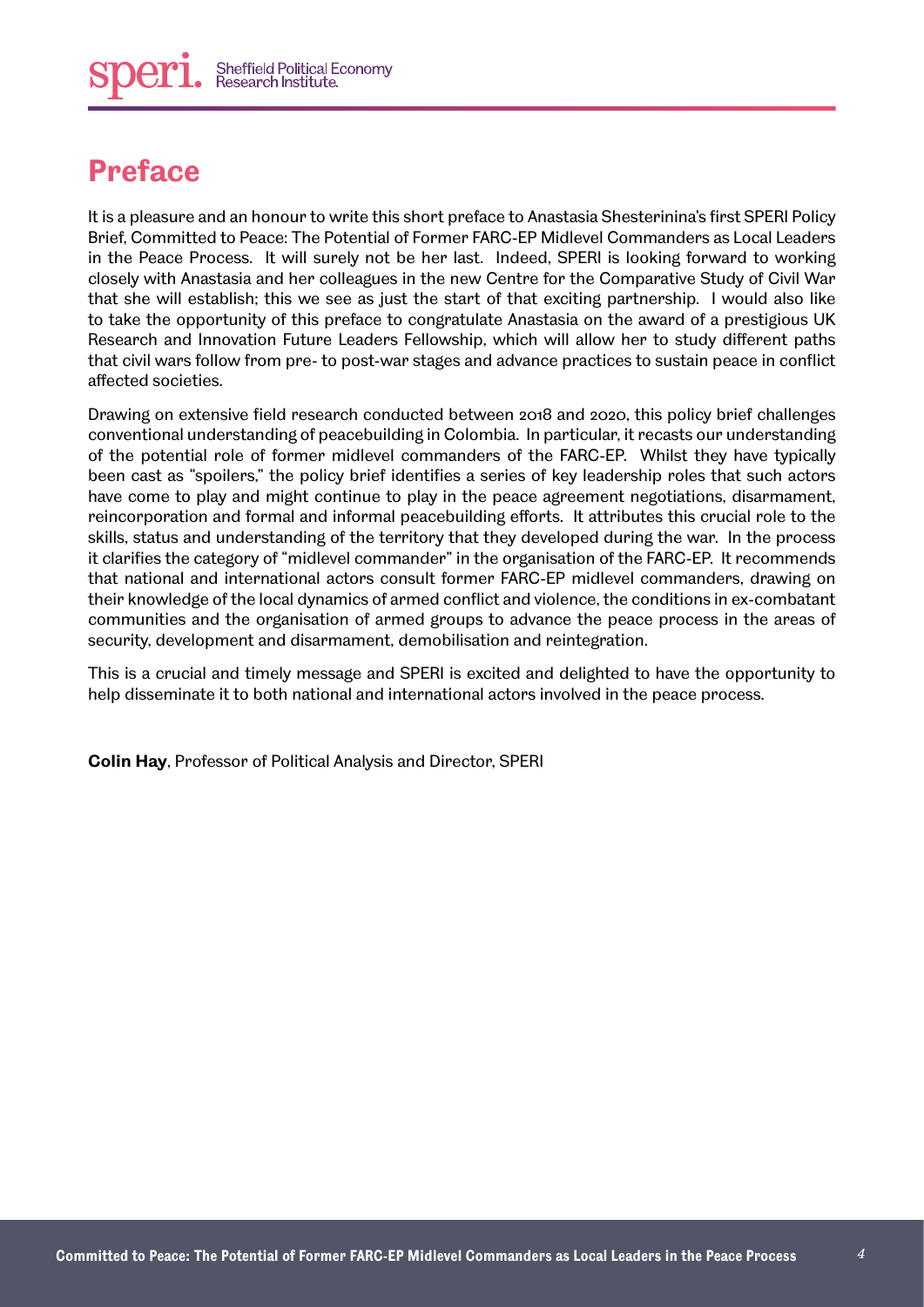#### **Summary**

Midlevel commanders of armed groups are characterised as "spoilers" of peace, but they can also play important roles in advancing peace. This brief offers insights into the skills and standing that midlevel commanders develop during war and their leadership in negotiations, disarmament, reincorporation and formal and informal peacebuilding efforts. It shows the potential of midlevel commanders as local leaders and calls for reconceptualising this key actor as an important resource rather than an obstacle in the Colombian peace process, drawing recommendations for national and international actors.

# **Midlevel Commanders and the Potential for Peace**

Midlevel commanders of armed groups engaged in peace processes are often viewed as "spoilers" of peace who can "use violence to undermine attempts to achieve it"[i](#page-9-0) or as intermediaries between the "spoiler" elite and ex-combatants who are able to mobilise their former rank-and-file subordinates for elite-orchestrated violence.[ii](#page-9-1) This is because during war midlevel commanders occupy a critical space at the center of hierarchical armed groups. They "facilitat[e] the flow of information, resources, skills, and strategic direction between the top and the bottom of the organization.". They also develop the knowledge of the territory and the population that is essential for its operations.<sup>\*</sup> As a result, midlevel commanders acquire military, economic and social power and status among both fighters and local communities. They might then "feel that they are not adequately compensated in peace settlements" negotiated by top commanders to secure own interests and designed for rank-and-file combatants.

In Colombia, midlevel commanders of the Revolutionary Armed Forces of Colombia—People's Army (FARC-EP), referred to as "mandos medios" (the middle managers) in Spanish, have thus been frequently described as "spoilers" in the process of implementation of the Final Agreement for Ending the Conflict and Building a Stable and Lasting Peace signed by the National Government and the FARC-EP in 2016. Academics have emphasized "the need to consider... their role in 'rearmament'." $\frac{1}{2}$ Think tanks have called for the development of special programmes for midlevel commanders to prevent their return to violence.<sup>ii</sup> Media reports have focused on midlevel commanders who have abandoned the peace process during and after the negotiations and formed or joined dissident groups to continue engaging in violent activities, including lucrative drug trade and illegal mining. $\equiv$ Observers have noted that their extensive skills as "specialists in violence" have become an attractive asset to active armed groups. $\mathbb{R}$ 

This characterisation of former FARC-EP midlevel commanders as "spoilers" of peace is based on the history of disarmament, demobilisation and reintegration (DDR) efforts in Colombia, particularly in relation to the United Self-Defence Forces of Colombia (AUC),<sup>x</sup> and a relatively small number of highly publicised recent cases, including five commanders who were expelled from the FARC-EP for rejecting the peace process in December 2016 $\leq$  and 11 who withdrew from the peace process together with Iván Márquez and Jesús Santrich in August 2019.<sup>xii Most former FARC-EP midlevel commanders,</sup> however, appear to remain in the process among the 13,511 former FARC-EP members accredited by the High Commissioner for Peace and to be committed to peace. $\mathbb{Z}$  My interviews support this observation. "There exists this possibility [of rearmament]. But there are also benefits in the peace process. Most do not want to rearm and want to stay," officials of the Agency for Reincorporation and Normalisation (ARN) say.<sup>xi</sup> Analysts at La Fundación Ideas para la Paz confirm that "there are few who had rearmed."[xvii](#page-10-8) "We are very committed," a former FARC-EP midlevel commander from Arauca Department captures this group's stated commitment to peace.xxiii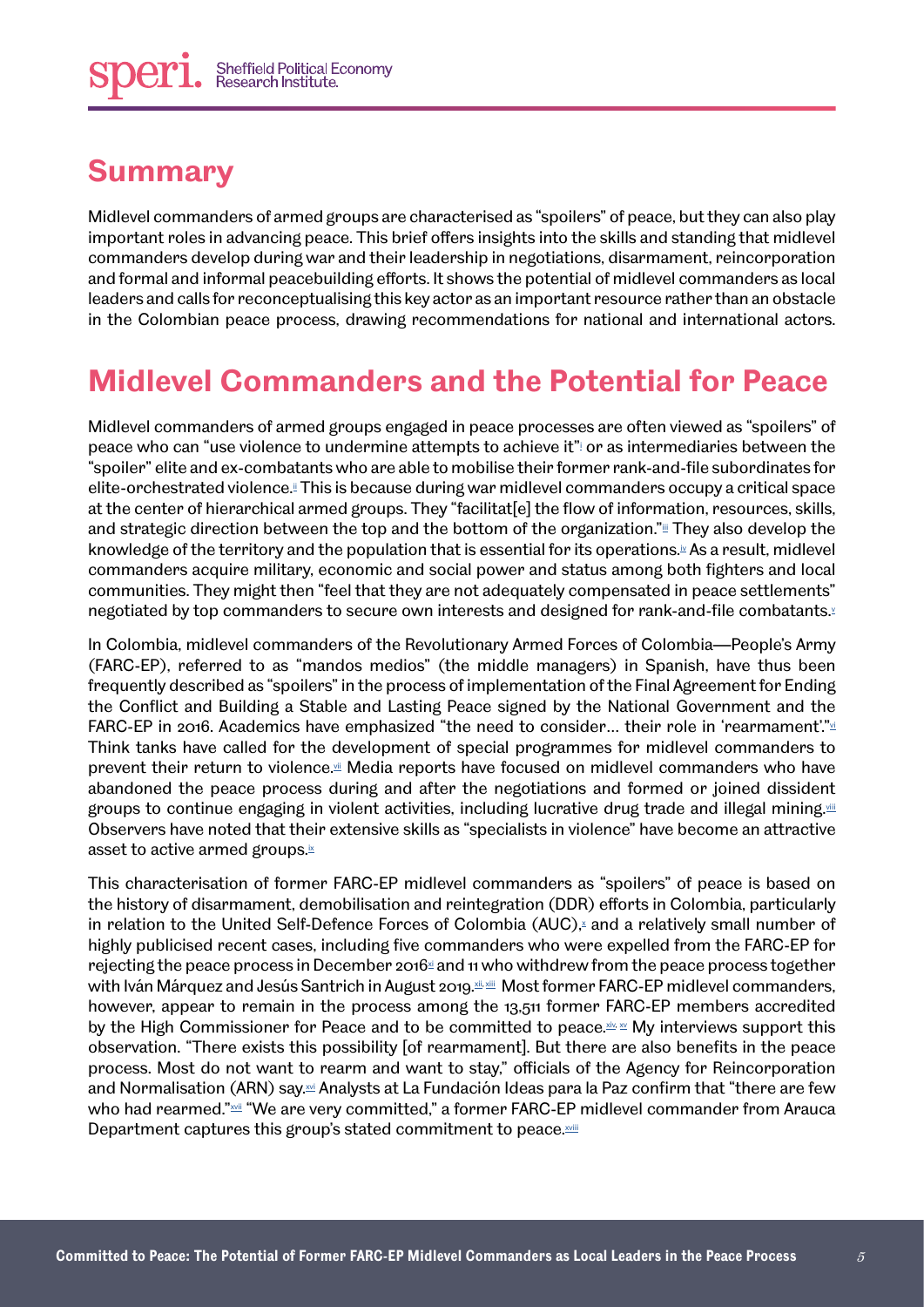Moreover, former FARC-EP midlevel commanders have played a range of leadership roles during the negotiations and since the signing of the peace agreement, particularly at the local level, establishing their potential as **local leaders in the peace process**. This "positive impact on peace" was previously shown in Liberia, the Republic of Congo and Sierra Leone, among other cases, where former midlevel commanders used the skills and standing that they developed during war to promote demilitarisation of their units, engage their former rank-and-file subordinates in businesses and joint enterprises and participate in peace institutions, thereby "becoming agents of peace rather than agents of war." $\cong$  Yet this potential is rarely advanced in peace processes that seek to dismantle ranked hierarchies. The Final Agreement with the FARC-EP indeed refers to rank only in relation to command responsibility $\mathbb{Z}$ and interviewees agree that "the government does not have a strategy for midlevel commanders." $\approx$ 

The following sections outline the position that former midlevel commanders occupied in the FARC-EP armed structure and the local leadership roles they have undertaken in the peace process, including during the COVID-19 pandemic. The findings point to the need to shift the negative perceptions of these actors and enable their local leadership as one way forward in supporting peace in Colombia.

## **Midlevel Commanders in the FARC-EP**

According to both experts and former midlevel commanders, the category of "midlevel commander" is a "grey zone" in the FARC-EP; "Some ex-FARC members tell, 'Not even in our statutes do we have it."<sup>201</sup> As a former midlevel commander explains, "in the FARC, there are only two categories, base guerrillas and commanders. There is no proper category defined as 'midlevel."<sup>xxiif</sup> The FARC-EP Statute includes commanders and deputies of Squads, Guerrillas, Companies, Columns, Fronts, Blocks and Central High Command in the hierarchical structure of the organisation and uses the language of "responsibility" rather than level of command. $\dot{w}$  However, general command of the organisation falls on commanders of Blocks and Central High Command, some of whom are part of the highest organ the Secretariat, distinguishing these top commanders from "mandos medios" who "represent the transmission belt between those who make strategic decisions and fighters who execute and set them in motion." $\frac{1}{2}$ xxv

Former midlevel commanders I interviewed associate this category with commanders and deputies of intermediate structures from Squads to Fronts and define it first and foremost by the responsibility for others that it entails and the skills and standing required to perform it. While there exists variation in the paths that midlevel commanders follow, a typical trajectory of a midlevel commander starts with at least two years of training that includes basic skills such as reading and writing and politicalmilitary courses, observing the FARC-EP regulations and successfully performing assigned tasks. $\frac{1}{2}$ Those who demonstrate the capacity for leadership and trustworthiness through their behavior during this period can progress to "mando medio" roles, starting with deputy of a Squad, the unit consisting of 12 people. Those who are sanctioned for not respecting the rules of the organisation during this period, including in terms of their conduct with the population, other combatants and superiors, rarely progress.[xxvii](#page-11-8)

Once in the role, "mandos medios" are responsible for "regulating the life of the unit" by ensuring that combatants under their command have access to basic necessities such as food and clothes, educating them, maintaining discipline and assigning tasks.xxxiii Enlisting in the FARC-EP is "a lifelong commitment. Recruits do not have the right to leave... Family contacts are reduced to a minimum." The midlevel commander who is the closest point of authority in the unit—"top level commanders do not interact with rank-and-file"—thus becomes a father or mother figure for combatants and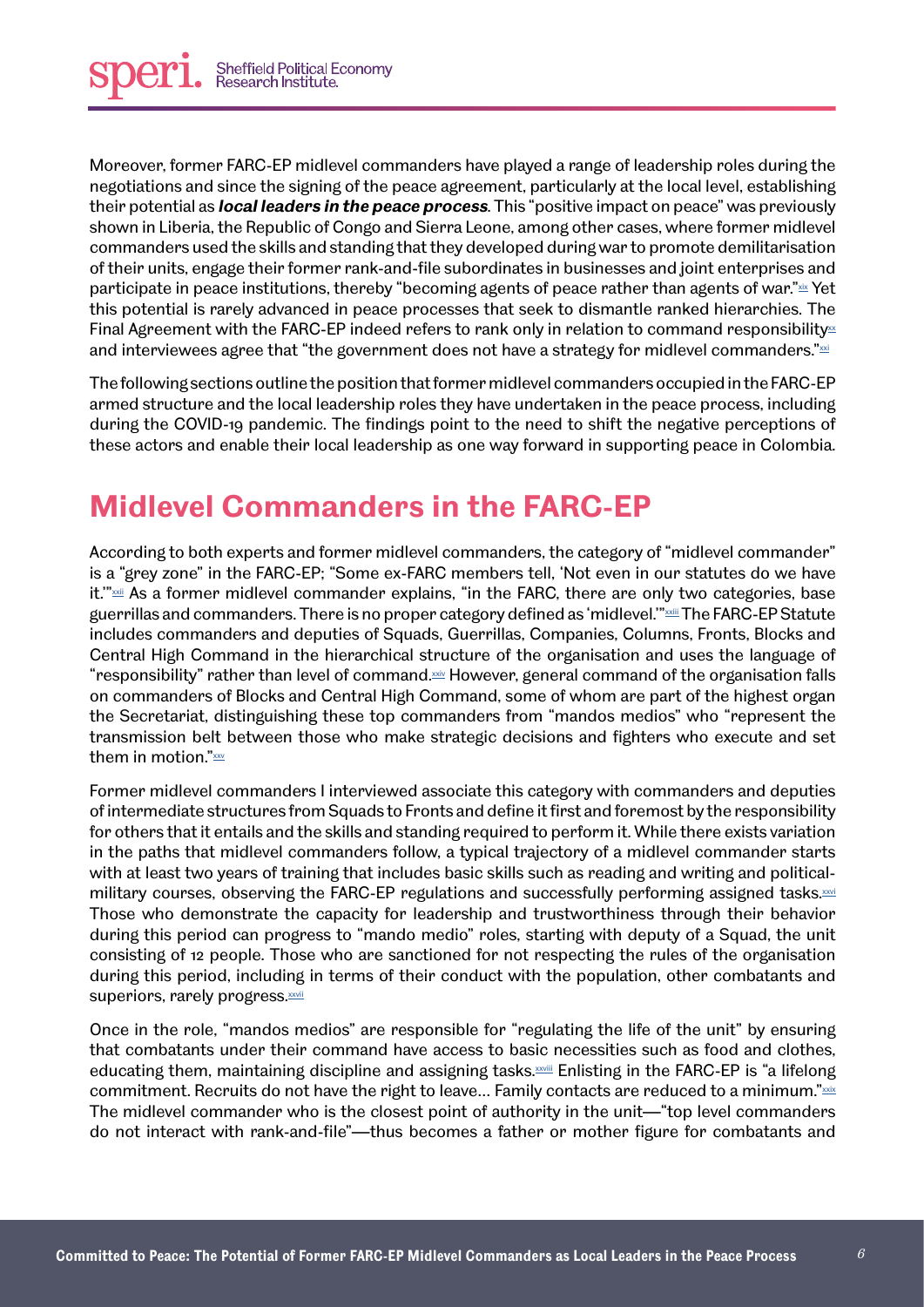addresses their daily problems, resolves conflicts and offers advice.<sup>xxx</sup> She is also responsible for controlling the territory, working with the population and securing cash flows for the organisation. $\frac{x}{x}$ This means that "midlevel commanders certainly have more influence over the base and even over the communities," an expert in armed conflict dynamics and DDR concludes.

This influence can be a challenge for DDR and transitional justice efforts. As a national security expert explains, "the step to becoming normal people is very hard for [midlevel commanders] because of the change in power. They have or had a lot of power [over the] organisation, people, money and for that reason they prefer to try and continue in an illegal way."<sup>xxxii</sup> This sets midlevel commanders apart from top commanders whose interests are represented in the negotiations and rank-and-file combatants who are at the core of DDR programmes. "It is always one of the major problems in the demobilisation process because nothing is suitable for them," ARN officials corroborate, and add that "these people were really in charge… They are not the main [actor] responsible because they were in the middle but sometimes they were the people who said, 'Let's do this or that.' At the political, judicial level, it is also a problem," especially in the context of efforts toward truth, justice, reparation and nonrepetition.<sup>xxxix</sup> This influence, however, can also be an *important resource in the peace process*.

#### **Midlevel Commanders as Local Leaders in the Peace Process**

Former FARC-EP midlevel commanders have used their skills and standing within the organisation and among the population to advance the peace process during the negotiations and since the signing of the peace agreement in at least five ways. First, during the negotiations, they played an essential role of **communicating decisions made in Havana** to fighters and communities. As one interviewee states,

I raised the unit at 5am to study the Agreement with the group. What was going on in Havana was coming to us point by point as study material. So when the proposals for comprehensive rural reform arrived, that was the study material. When the first point was approved, that was the topic of pedagogy, not only with the boys, but also in meetings with the community. $\frac{x}{x}$ 

In this process, midlevel commanders explained the contents of the agreement, discussed its pros and cons and worked to convince their subordinates of its importance and diminish their doubts and fears.

Second, after the agreement was signed in 2016, former midlevel commanders were key in **facilitating the disarmament of their units**, as commanders responsible for their units and as part of the tripartite Monitoring and Verification Mechanism. A former midlevel commander demonstrates this role:

The term "the laying down of arms" was very difficult for the whole guerrilla base of the FARC … because weapons for us were, they were life. And it was up to us [midlevel commanders] to begin [the process], those of us who had the most understanding to say what "the laying down of arms" meant, what its role was, and [we] implemented the process through subordination. $\frac{x}{x}$ 

All former commanders I interviewed stressed that their units disarmed in full in rural zones and points for transitional normalisation established for disarmament<sup>xxxxii</sup> and underlined their role in the process.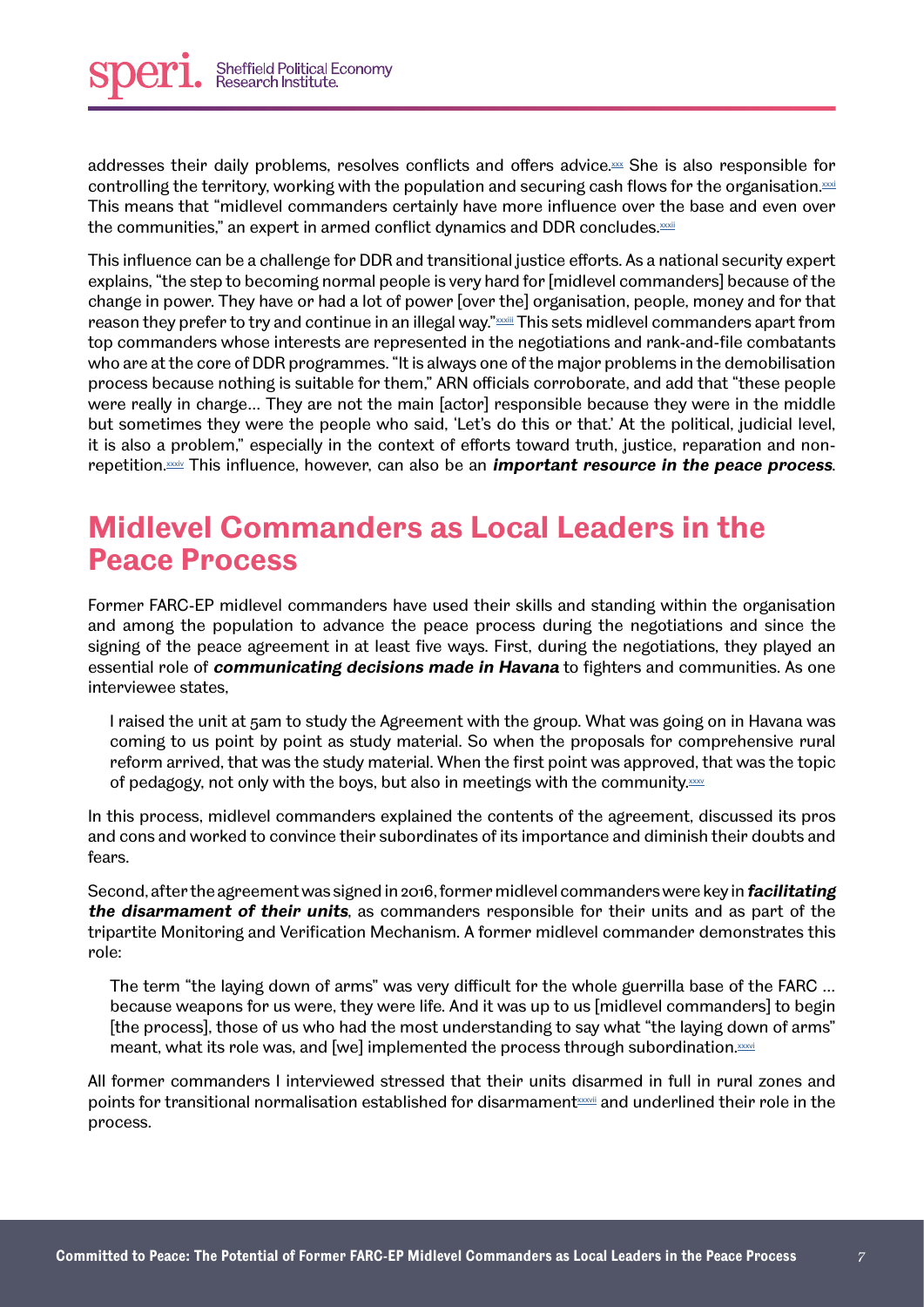

Third, many former FARC-EP midlevel commanders have been central in **organising life and mobilising productive projects** in former territorial spaces for training and reincorporation (ETCRs) established in 2017 and new reincorporation areas (NARs) that ex-combatants have formed. While new leaders have emerged in the course of transitioning to civilian life, including through internal conflicts between former FARC-EP members, and the figure of midlevel commander has dissipated over time, international organisation staff corroborate that

The leaders of ETCRs, most of them are [former] middle rank members of the guerrilla. These people are still in charge of many things. They were in charge back in the war. They have this power and they know how to lead people[.xxxviii](#page-12-3)

This leadership has been demonstrated during the COVID-19 pandemic. As representatives of former ETCRs and NARs, often elected by their communities, former midlevel commanders helped overcome the uncertainty of the outbreak of the pandemic in early 2020. They sought information on the events, explained the situation to community members and developed collective responses to limit the spread of the virus and assist those in need. $\frac{x}{x}$  The productive projects that they lead have been a source of survival in these dire conditions in many ex-combatant communities.

Former FARC-EP midlevel commanders have also held formal roles as local links in the peace process by **participating in dialogue and monitoring institutions** such as the Tripartite Security and Protection Mechanism (ITPS) that focuses on security and protection of former FARC-EP members. "As part of the ITPS, I am at the forefront of the issue of security and protection," a former midlevel commander from Chocó Department explains, "I am a FARC liaison with the UN."<sup>\*</sup> Such "[l]ocal FARC focal points," the United Nations Secretary-General reports, "are playing a significant role in enhancing understanding of and ensuring adequate institutional responses to local security challenges. $\mathbb{Z}^{\omega}$  Despite internal divisions within the FARC-EP political party, these actors thus remain "the transmission belt" between national, regional and local levels in those institutions where they represent the party and their communities.

Finally, former FARC-EP midlevel commanders have been active in **leading peace initiatives** outside of the formal mechanisms established by the peace process. For example, the interviewee from Chocó Department launched "a platform for peace and reconciliation" through sport, with "sports training schools in conflict-affected areas [contributing to] the creation of peace in the territories. That's what I've dedicated myself to, that's investment in the area," he says explaining how this initiative advances the notion of "territorial peace," which centers on rural development.<sup>xii</sup> Others have repurposed their wartime expertise for the advancement of peace. One former midlevel commander who specialised in cartography demonstrates with the organisation that he created to observe and produce knowledge on territorial dynamics of violence, including maps, and devise community protection measures.

Overall, former FARC-EP midlevel commanders stress that through this leadership they are "playing a very important role of communicating the FARC's commitment to the Agreement."<sup>[xliv](#page-12-9)</sup> They do not view themselves as "mandos medios" because the wartime command hierarchy no longer exists, but rather as leaders in their communities and in the peace process. Due to their ongoing ties with excombatants and knowledge of the territories, this leadership is first and foremost local. "I do not want to leave my territory… I am most passionate about the community," a leader of a number of initiatives in a former ETCR in Cesar Department illustrates, reflecting this group's potential as local leaders. $\mathbb{Z}$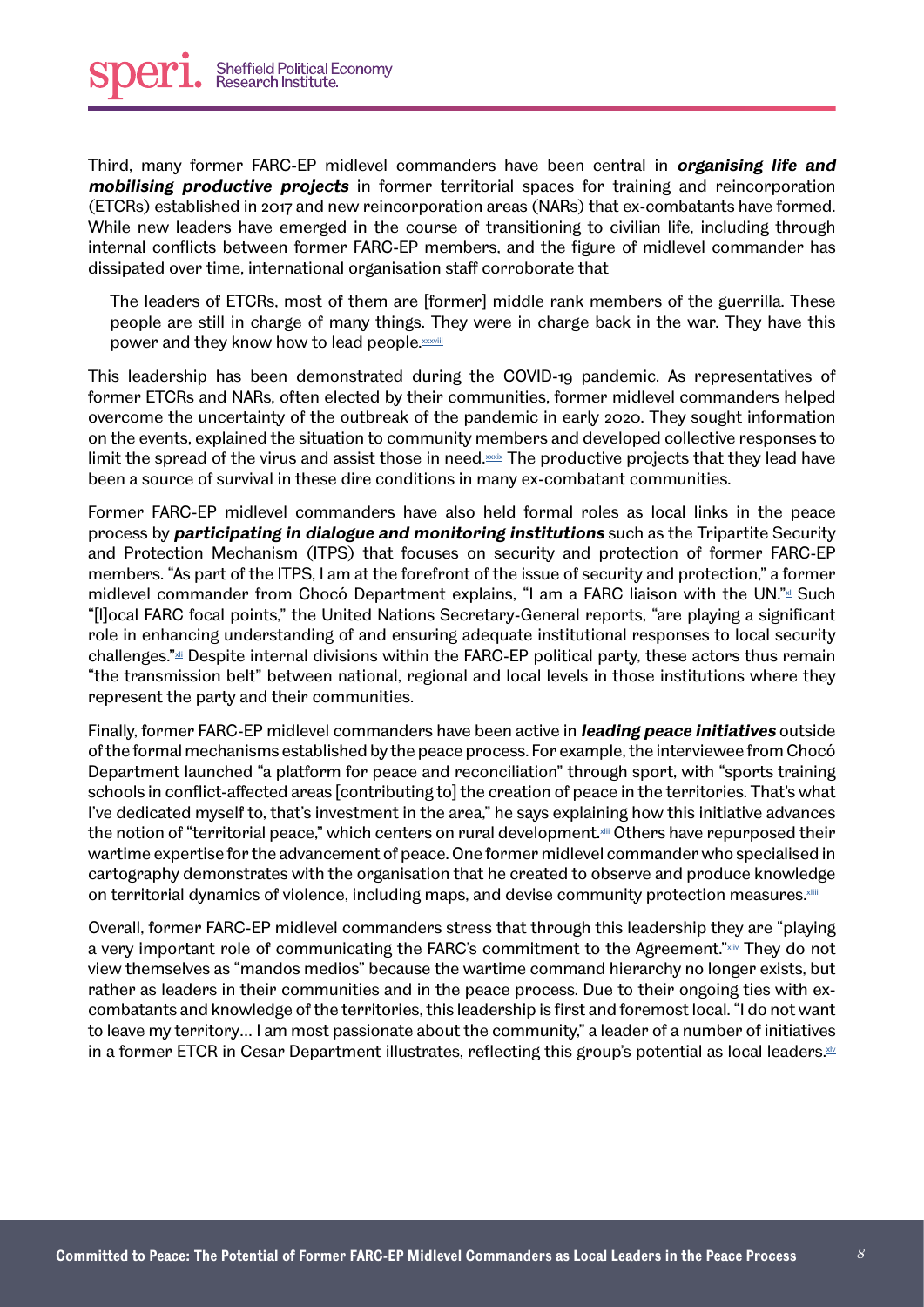#### **Actions for National and International Actors in the Peace Process**

National and international actors involved in the peace process should use this potential as a resource in the context of ongoing armed conflict, "epidemic of violence" against social leaders and FARC-EP ex-combatants, $\omega$  slow implementation of the agreement  $\omega$  and the COVID-19 pandemic in three ways:

- Consult former FARC-EP midlevel commanders' knowledge of the local dynamics of armed conflict and violence and provide support for community security initiatives to enhance understanding of and develop adequate responses to local **security** challenges, including community strategies.
- Consult former FARC-EP midlevel commanders' knowledge of the local conditions in the former ETCRs, NARs and other localities where ex-combatants live collectively to provide adequate shortterm support during the COVID-19 pandemic, especially in light of limited local access created by the national quarantine measures, and incorporate local needs into long-term **development** plans.
- Consult former FARC-EP midlevel commanders' knowledge of the organisation of armed groups and provide support for local reincorporation/reconciliation initiatives to enhance understanding of armed group recruitment and advance **DDR** efforts, including prevention of rearmament.

These benefits will require a shift in the negative perceptions of these actors as "spoilers" of peace. They will also require particular attention to the protection of these actors from threats and attacks by existing armed groups, including dissidents of the FARC-EP, to reflect the realities of what an expert in organised crime, conflict and security calls "the double stigmatisation" that these actors face[.xlix](#page-12-13)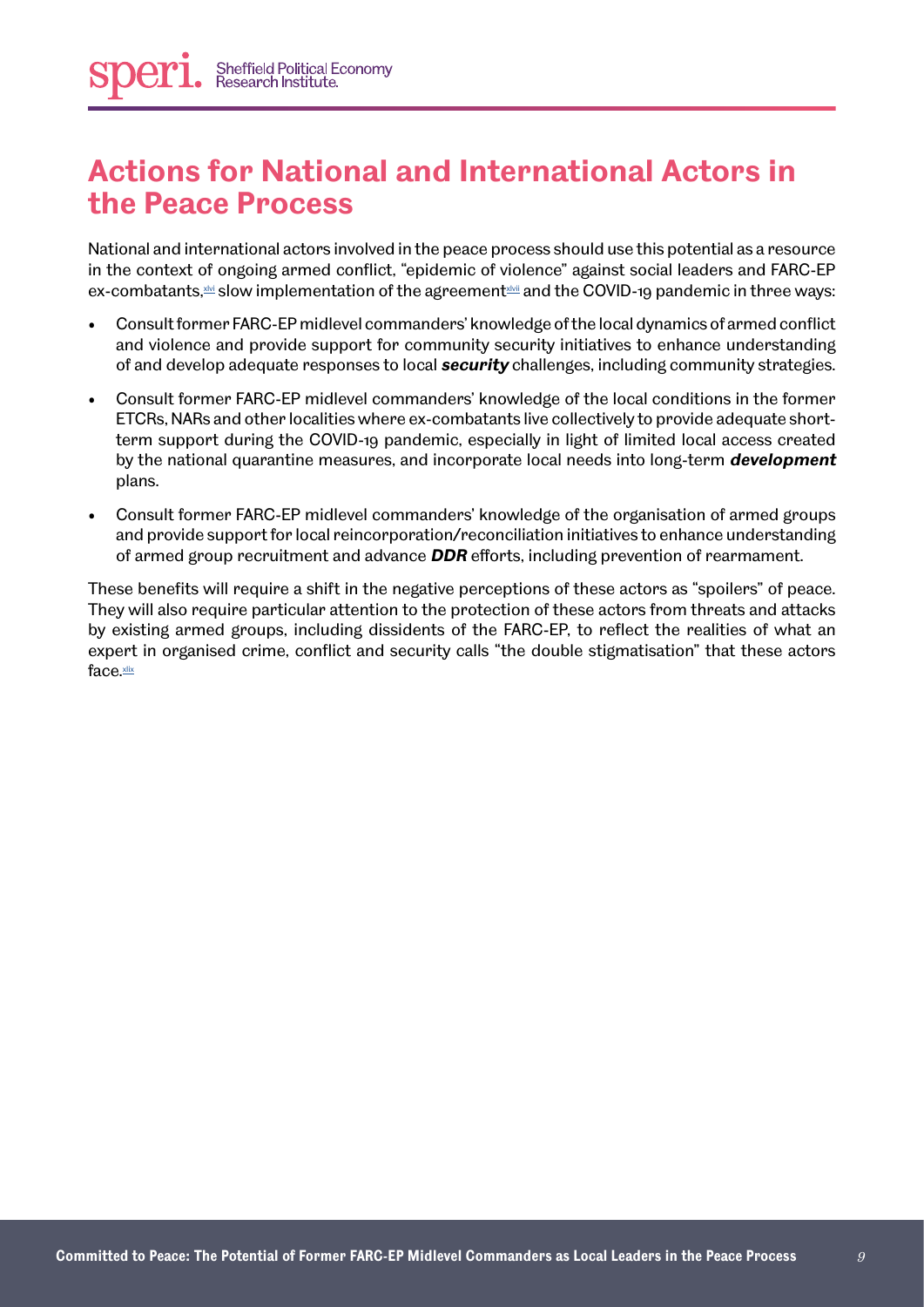#### **References**

<span id="page-9-0"></span>i Stephen John Stedman (1997) "Spoiler Problems in Peace Processes," *International Security* 22 (2): 5. Midlevel commanders' role as "spoilers" of peace has been demonstrated in cases as diverse as Afghanistan (Steven A. Zyck (2009) "Former Combatant Reintegration and Fragmentation in Contemporary Afghanistan—Analysis," *Conflict, Security & Development* 9 (1): 111-31), Colombia (on the period after La Violencia, see Sarah Zukerman Daly (2014) "The Dark Side of Power-Sharing: Middle Managers and Civil War Recurrence," *Comparative Politics* 46 (3): 333-53; on AUC, see Enzo Nussio and Kimberly Howe (2016) "When Protection Collapses: Post-Demobilization Trajectories of Violence," *Terrorism and Political Violence* 28 (5): 848-67) and Tajikistan (Stina Torjesen and Neil S. MacFarlane (2007) "R before D: The Case of Post-Conflict Reintegration in Tajikistan," *Conflict, Security & Development* 7 (2): 311-32).

<span id="page-9-1"></span>ii Midlevel commanders' intermediary role is observed in Liberia, the Republic of Congo and Sierra Leone, among other cases (Anders Themnér (2011) *Violence in Post-Conflict Societies: Remarginalization, Remobilizers and Relationships*, London: Routledge).

<span id="page-9-2"></span>iii Peter Neumann, Ryan Evans and Raffaello Pantucci (2011) "Locating Al Qaeda's Center of Gravity: The Role of Middle Managers," *Studies in Conflict & Terrorism* 34 (11): 829.

<span id="page-9-3"></span>iv Fundación Ideas para la Paz (2005) "Siguiendo el conflicto: hechos y análisis de la semana," *Número*  26, p. 3 [<http://archive.ideaspaz.org/images/boletin\\_conflicto26.pdf>](http://archive.ideaspaz.org/images/boletin_conflicto26.pdf).

<span id="page-9-4"></span>v Patrick Johnston (2008) "The Geography of Insurgent Organization and its Consequences for Civil Wars: Evidence from Liberia and Sierra Leone," *Security Studies* 17 (1): 137. See also Kimberly Theidon (2016) "Peace in Colombia: A Time to Believe?" *Current History* 115 (778): 54.

<span id="page-9-5"></span> $v$ Theidon (2016: 54).

<span id="page-9-6"></span>vii Fundación Ideas para la Paz (2010) "Mandos medios de las FARC y su proceso de desmovilización en el conflicto colombiano: *duna apuesta para la pazo para la Guerra*?" *Informe nº 10* [<http://www.](http://www.ideaspaz.org/publications/posts/81) [ideaspaz.org/publications/posts/81>](http://www.ideaspaz.org/publications/posts/81); Fundación Ideas para la Paz (2018) "Trayectorias y dinámicas territoriales de las disidencias de las FARC," *Informe nº 30* <[http://ideaspaz.org/media/website/](http://ideaspaz.org/media/website/FIP_Disidencias_Final.pdf) [FIP\\_Disidencias\\_Final.pdf>](http://ideaspaz.org/media/website/FIP_Disidencias_Final.pdf).

<span id="page-9-7"></span>viii See, for example, "El peligroso olvido de los mandos medios," *La Silla*, 22 Dec 2016 <[https://](https://lasillavacia.com/historia/el-peligroso-olvido-de-los-mandos-medios-59242) [lasillavacia.com/historia/el-peligroso-olvido-de-los-mandos-medios-59242>](https://lasillavacia.com/historia/el-peligroso-olvido-de-los-mandos-medios-59242); "Mandos medios: amenaza mortal a la paz," *El Colombiano*, 30 Jan 2017 <[http://www.elcolombiano.com/colombia/](http://www.elcolombiano.com/colombia/paz-y-derechos-humanos/mandos-medios-amenazamortal-a-la-paz-FK5837315) [paz-y-derechos-humanos/mandos-medios-amenazamortal-a-la-paz-FK5837315](http://www.elcolombiano.com/colombia/paz-y-derechos-humanos/mandos-medios-amenazamortal-a-la-paz-FK5837315)>; "Who are leading the FARC dissident groups and where," *Colombia Reports*, 3 Mar 2018 [<https://](https://colombiareports.com/leading-farc-dissident-groups/) [colombiareports.com/leading-farc-dissident-groups/](https://colombiareports.com/leading-farc-dissident-groups/)>; "El anuncio de Iván Márquez y las 'nuevas' FARC: implicaciones y posibles impactos," *Noticias FIP*, 30 Aug 2019 [<http://www.ideaspaz.org/](http://www.ideaspaz.org/publications/posts/1782) [publications/posts/1782](http://www.ideaspaz.org/publications/posts/1782)>. For analysis, see Camilo González Posso et al. (2020) "Los Grupos PosFARC-EP: Un Escenario Complejo," *Indepaz* [<http://www.indepaz.org.co/wp-content/](http://www.indepaz.org.co/wp-content/uploads/2020/11/PRESENCIA-DE-DISIDENCIAS-ABRIL.pdf) [uploads/2020/11/PRESENCIA-DE-DISIDENCIAS-ABRIL.pdf](http://www.indepaz.org.co/wp-content/uploads/2020/11/PRESENCIA-DE-DISIDENCIAS-ABRIL.pdf)>. For further discussion, see "La división de las Farc, las disidencias y la guerra por los territorios," El Espectador, 15 Nov 2020 <[https://www.](https://www.elespectador.com/noticias/nacional/la-division-de-las-farc-las-disidencias-y-la-guerra-p) [elespectador.com/noticias/nacional/la-division-de-las-farc-las-disidencias-y-la-guerra-por-los](https://www.elespectador.com/noticias/nacional/la-division-de-las-farc-las-disidencias-y-la-guerra-p)[territorios/>](https://www.elespectador.com/noticias/nacional/la-division-de-las-farc-las-disidencias-y-la-guerra-p).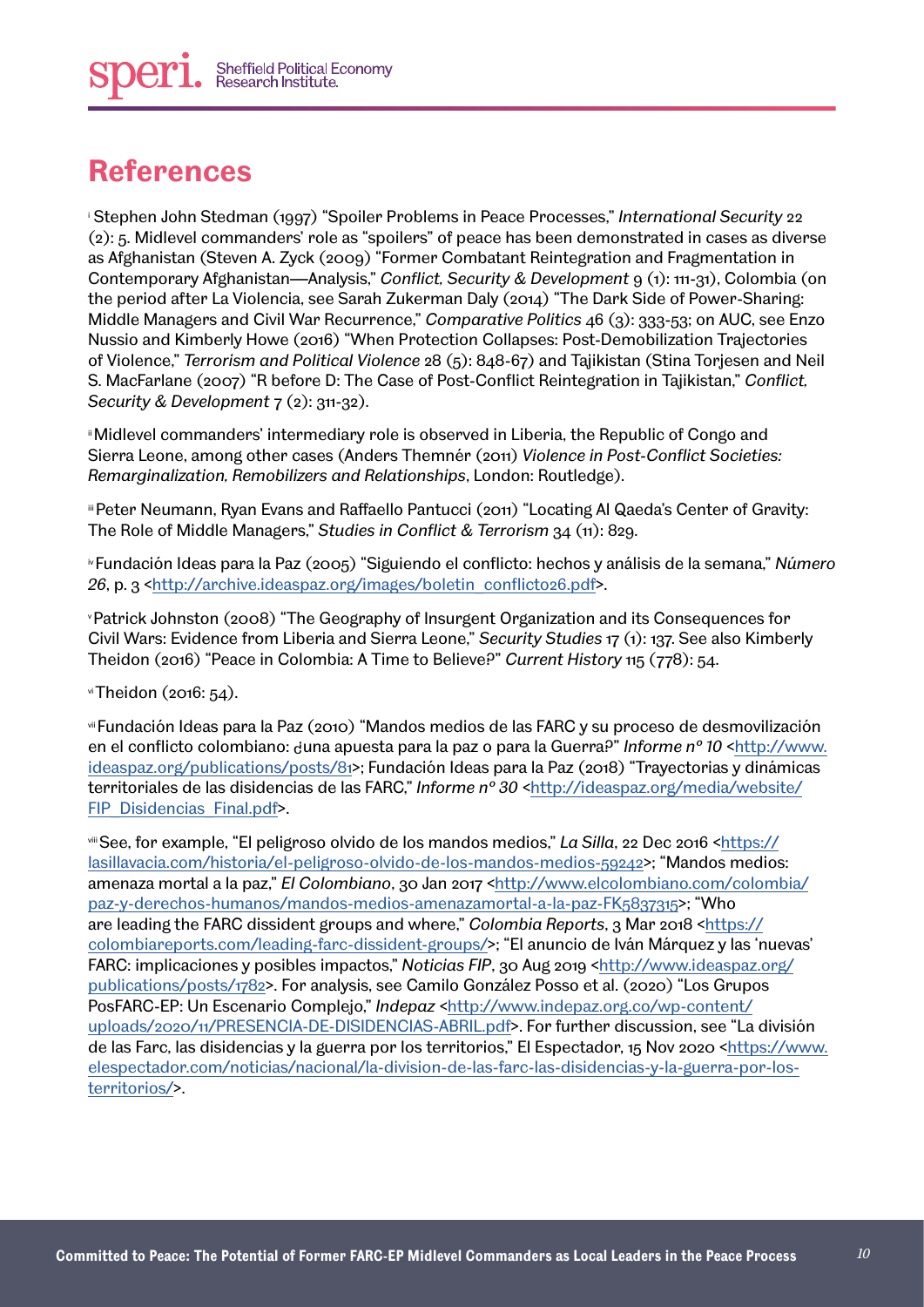<span id="page-10-0"></span>ix Charles Tilly (2003) *The Politics of Collective Violence*, Cambridge: Cambridge University Press, p. 35. Interview 3, International Organisation for Migration, 21 May 2018; Interview 8, Universidad de los Andes, 22 May 2019; Interview 11, Office of the Resident Coordinator of the United Nations in Colombia, 21 May 2019; Interview 14, Universidad de los Andes, 3 Feb 2020.

<span id="page-10-1"></span>x See, for example, Kimberly Theidon (2007) "Transitional Subjects: The Disarmament, Demobilization and Reintegration of Former Combatants in Colombia," *The International Journal of Transitional Justice* 1 (1): 66-90; Enzo Nussio (2009) "¿Reincidir o no? Conceptos de la literatura internacional aplicados al caso de desarme, desmovilización y reintegración de las Autodefensas Unidas de Colombia," *Pensamiento Jurídico* 26: 213-235; Themnér (2011: 159); Nussio and Howe (2016). For a detailed comparison of post-war trajectories of 37 militias in Colombia, see Sarah Zukerman Daly (2016) O*rganized Violence after Civil War: The Geography of Recruitment in Latin America*, Cambridge: Cambridge University Press.

<span id="page-10-2"></span>xi "Splits form among Colombia's Farc rebels after commanders expelled," *The Guardian*, 14 Dec 2016 <[https://www.theguardian.com/world/2016/dec/14/colombia-farc-commanders-expelled>](https://www.theguardian.com/world/2016/dec/14/colombia-farc-commanders-expelled). Some of those expelled, particularly Gentil Duarte, were top commanders. For a discussion, see Fundación Ideas para la Paz (2018). This was the second group to oppose the peace process. On the first group, the Armando Rios First Front, see, for example, "Colombian Farc rebel unit rejects peace deal, saying it will not disarm," The Guardian, 7 Jul 2016 <[https://www.theguardian.com/world/2016/](https://www.theguardian.com/world/2016/jul/07/colombian-farc-rebel-unit-not-disarm-under-peace-deal) [jul/07/colombian-farc-rebel-unit-not-disarm-under-peace-deal>](https://www.theguardian.com/world/2016/jul/07/colombian-farc-rebel-unit-not-disarm-under-peace-deal).

<span id="page-10-3"></span>xii Fundación Paz y Reconciliación (2019) "Más sombras que luces, un análisis de seguridad en Colombia," p. 3 <[https://pares.com.co/wp-content/uploads/2019/08/SEGURIDAD-DUQUE\\_2019.](https://pares.com.co/wp-content/uploads/2019/08/SEGURIDAD-DUQUE_2019.pdf) [pdf](https://pares.com.co/wp-content/uploads/2019/08/SEGURIDAD-DUQUE_2019.pdf)>). See also "Who the former FARC members of the new dissident group are," *Colombia Reports*, 30 Aug 2019 [<https://colombiareports.com/who-the-former-farc-members-of-the-new-dissident](https://colombiareports.com/who-the-former-farc-members-of-the-new-dissident-group-are/)[group-are/](https://colombiareports.com/who-the-former-farc-members-of-the-new-dissident-group-are/)>.

<span id="page-10-4"></span>xiii While the total number of midlevel commanders at the time of the negotiations is difficult to establish as this data is not readily available, Ariel Ávila, Deputy Director of La Fundación Paz y Reconciliación, estimated 700 in 2016 ("Los mandos medios," *Semana*, 20 Jul 2016 <[https://](https://www.semana.com/opinion/articulo/los-mandos-medios-opinion-de-ariel-avila/482721/) [www.semana.com/opinion/articulo/los-mandos-medios-opinion-de-ariel-avila/482721/](https://www.semana.com/opinion/articulo/los-mandos-medios-opinion-de-ariel-avila/482721/)>). Lower estimates suggest there are 340 former midlevel commanders over 48 years old, but likely exclude younger midlevel commanders and those occupying lower posts on the organisational hierarchy, such as deputy of a Squad, which is a unit consisting of 12 people ("d'Y después de las armas qué?" *Semana*, 30 Sep 2017 [<https://www.semana.com/nacion/articulo/mandos-medios-de-las-farc](https://www.semana.com/nacion/articulo/mandos-medios-de-las-farc-sobre-la-incertidumbre/542106/)[sobre-la-incertidumbre/542106/>](https://www.semana.com/nacion/articulo/mandos-medios-de-las-farc-sobre-la-incertidumbre/542106/)).

<span id="page-10-5"></span>xiv "ARN in Numbers," *Agency for Reincorporation and Normalisation*, Jul 2020, p. 6 <[http://www.](http://www.reincorporacion.gov.co/en/agency/ARN%20Process%20Figures/ARN_in_Numbers_July_2020.pdf) [reincorporacion.gov.co/en/agency/ARN%20Process%20Figures/ARN\\_in\\_Numbers\\_July\\_2020.pdf](http://www.reincorporacion.gov.co/en/agency/ARN%20Process%20Figures/ARN_in_Numbers_July_2020.pdf)>.

<span id="page-10-6"></span>xv Estimates of the total number of former FARC-EP members in dissident groups vary, with Fundación Paz y Reconciliación (2019: 3) estimating 1,800. Higher estimates of the number of dissident group members typically include new recruits with no prior membership in the FARC-EP (see, for example, Posso et al., 2020: 11).

<span id="page-10-7"></span> $x^2$  Interview 5, ARN, 21 May 2018.

<span id="page-10-8"></span>xvii Interview 1, Fundación Ideas para la Paz, 17 May 2018.

<span id="page-10-9"></span>xviii Former FARC-EP midlevel commander interview 7, 5 Feb 2020.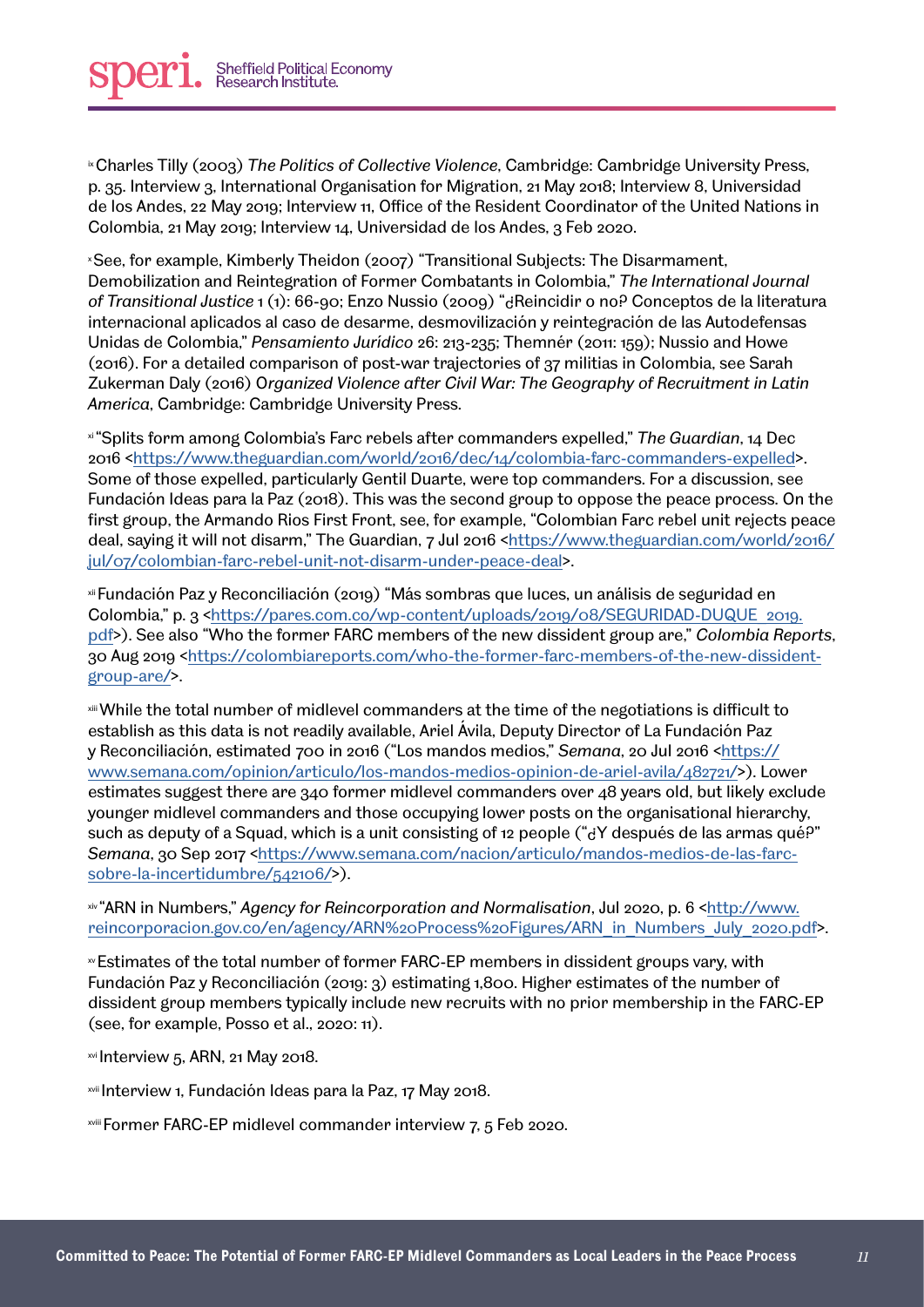<span id="page-11-0"></span>xix Themnér (2011: 165, 167). See also, for example, Natasha Lemasle (2010) *Combatants' Disarmament: Do Command and Control Matter? A Comparison of Sierra Leone and Liberia*. PhD dissertation, Northwestern University; Anders Themnér (2012) "Former Mid-Level Commanders in Big Man Networks," in *African Conflicts and Informal Power: Big Men and Networks*, edited by Mats Utas, London: Zed Books, p. 219; Joanne Richards (2012) "DDR in DRC: The Impact of Command and Control," Geneva Institute of International and Development Studies, United Washington, DC: United States Institute of Peace [<https://www.usip.org/sites/default/files/files/case-study](https://www.usip.org/sites/default/files/files/case-study-competition/20130322-DDR-in-DRC.pdf)[competition/20130322-DDR-in-DRC.pdf](https://www.usip.org/sites/default/files/files/case-study-competition/20130322-DDR-in-DRC.pdf)>.

<span id="page-11-1"></span>xx "Command responsibility cannot be based exclusively on rank" (United Nations Security Council (2017) "Final Agreement for Ending the Conflict and Building a Stable and Lasting Peace," S/2017/272, Annex II, Article III.59 <[https://undocs.org/en/S/2017/272>](https://undocs.org/en/S/2017/272); see also Article II.44).

<span id="page-11-2"></span><sup>∞i</sup> Interview 11, Office of the Resident Coordinator of the United Nations in Colombia, 21 May 2019.

<span id="page-11-3"></span>xxii Interview 16, United Nations Verification Mission in Colombia, 16 Feb 2020. See also Fundación Ideas para la Paz (2005: 1).

<span id="page-11-4"></span>xxiii Former FARC-EP midlevel commander interview 8, 6 Feb 2020.

<span id="page-11-5"></span>xxiv FARC-EP Statute (1993) Eighth FARC-EP Conference, Chapter III, Article 4a-n, p. 11. See also Observatorio de procesos de Desarme, Desmovilización y Reintegración (2009) "La reintegración de mandos medios de las FARC-EP," Universidad Nacional de Colombia, p. 7 [<http://www.humanas.](http://www.humanas.unal.edu.co/observapazyconflicto/files/1214/3594/1606/ODDR_Mandos_medios_ASDI_201) [unal.edu.co/observapazyconflicto/files/1214/3594/1606/ODDR\\_Mandos\\_medios\\_ASDI\\_2010.pdf](http://www.humanas.unal.edu.co/observapazyconflicto/files/1214/3594/1606/ODDR_Mandos_medios_ASDI_201)>.

<span id="page-11-6"></span>xxv Fundación Ideas para la Paz (2010: 8), translated from Spanish. See also Fundación Ideas para la Paz (2005).

<span id="page-11-7"></span>xxvi FARC-EP Statute (1993) Chapter III, Article 6, pp. 12-3.

<span id="page-11-8"></span>xxvii FARC-EP Statute (1993) *Regulation of the Disciplinary Regime*, Chapter I, Article 1, pp. 26-7.

<span id="page-11-9"></span>xxviii Fundación Ideas para la Paz (2005: 3), translated from Spanish.

<span id="page-11-10"></span>xxix Francisco Gutiérrez Sanín (2008) "Telling the Difference: Guerrillas and Paramilitaries in the Colombian War," *Politics & Society* 36 (1): 17.

<span id="page-11-11"></span>xxx Interview 16, United Nations Verification Mission in Colombia, 16 Feb 2020.

<span id="page-11-12"></span>xxxi Fundación Ideas para la Paz (2005: 3-4).

<span id="page-11-13"></span>xxxii Interview 16, United Nations Verification Mission in Colombia, 16 Feb 2020.

<span id="page-11-14"></span>xxxiii Interview 18, Administrative Department of the Presidency of the Republic, 7 Feb 2020.

<span id="page-11-15"></span>xxxiv Interview 5, ARN, 21 May 2018. The Special Jurisdiction for Peace, a mechanism of the Comprehensive System for Truth, Justice, Reparation and Non-Repetition created by the Final Agreement to investigate crimes committed in the context of the armed conflict before 1 December 2016, has been at the center of discussion of transitional justice and accountability in Colombia. With regard to former midlevel commanders, see, for example, "JEP llama a versión a diez mandos medios de Farc por caso de secuestro," *El Tiempo*, 28 Sep 2020 [<https://www.](https://www.eltiempo.com/justicia/jep-colombia/jep-llama-a-version-a-mandos-medios-de-farc-por-caso-) [eltiempo.com/justicia/jep-colombia/jep-llama-a-version-a-mandos-medios-de-farc-por-caso-de](https://www.eltiempo.com/justicia/jep-colombia/jep-llama-a-version-a-mandos-medios-de-farc-por-caso-)[secuestro-540327](https://www.eltiempo.com/justicia/jep-colombia/jep-llama-a-version-a-mandos-medios-de-farc-por-caso-)>.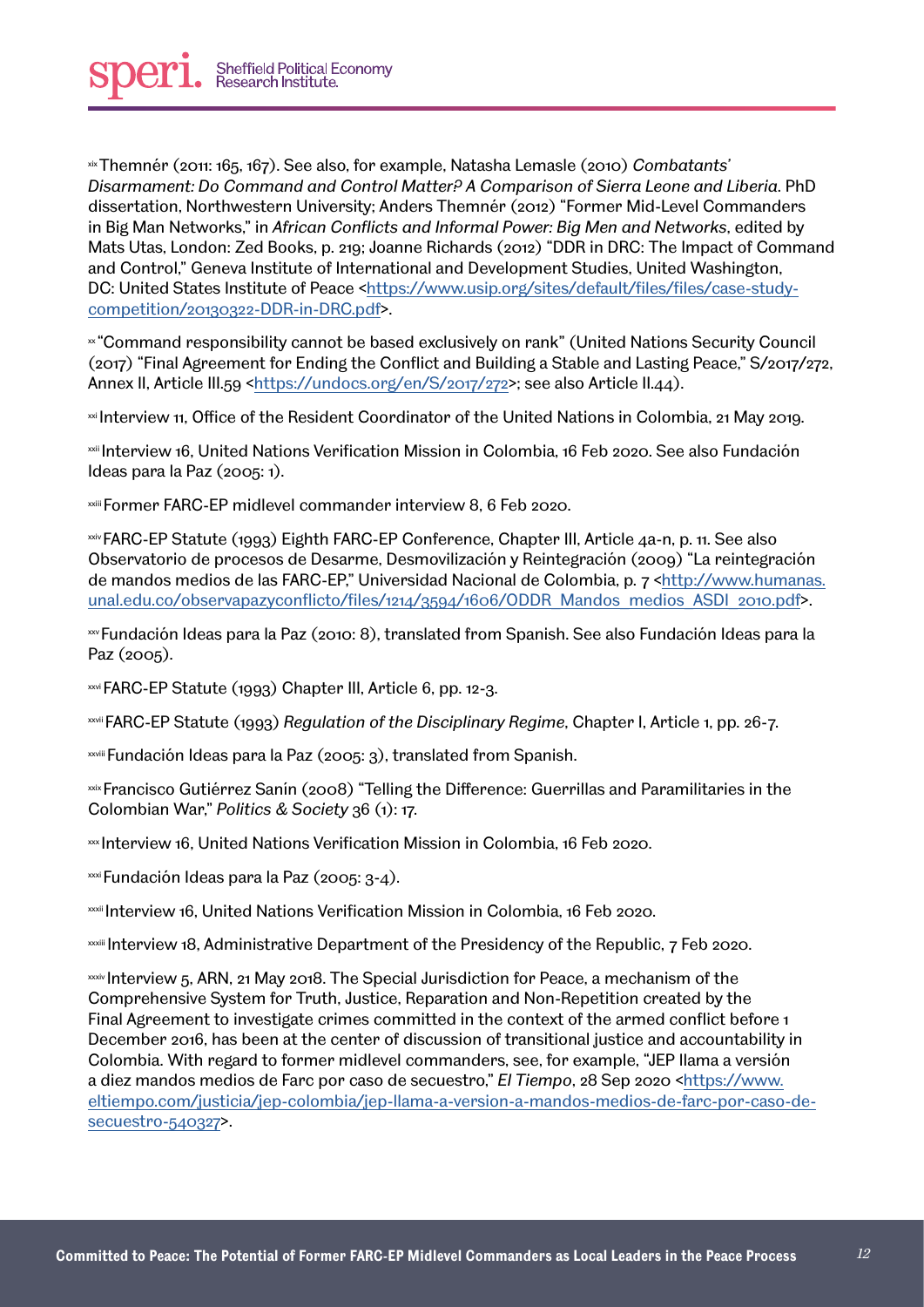<span id="page-12-0"></span>xxxv Former FARC-EP midlevel commander interview 2, 4 Feb 2020.

<span id="page-12-1"></span> $x_{x}$  Former FARC-EP midlevel commander interview 7, 5 Feb 2020. On the terms, such as "the laying down of arms," used to discuss disarmament during the negotiations, see Fundación Ideas para la Paz (2015) "El Desarme de las FARC: Claves y propuestas para un proceso viable, existoso y transparente" [<http://cdn.ideaspaz.org/media/website/document/5605ff09ec154.pdf](http://cdn.ideaspaz.org/media/website/document/5605ff09ec154.pdf)>.

<span id="page-12-2"></span>xxxvii Col. Juan Acuña and Col. Gustavo García (2019) "Laying down of arms in the UN Mission in Colombia," Third MPOME Regional Workshop, p. 96 <[http://www.smallarmssurvey.org/fileadmin/](http://www.smallarmssurvey.org/fileadmin/MPOME/resources/MPOME-3WS-Paper6.pdf) [MPOME/resources/MPOME-3WS-Paper6.pdf](http://www.smallarmssurvey.org/fileadmin/MPOME/resources/MPOME-3WS-Paper6.pdf)>.

<span id="page-12-3"></span>xxxviii Interview 3, International Organisation for Migration, 21 May 2018.

<span id="page-12-4"></span>xxxix Anastasia Shesterinina (2020) "What the coronavirus pandemic looks like for Colombia's former FARC fighters," The Conversation, 12 Aug 2020 <[https://theconversation.com/what-the-coronavirus](https://theconversation.com/what-the-coronavirus-pandemic-looks-like-for-colombias-former-farc-fight)[pandemic-looks-like-for-colombias-former-farc-fighters-144018](https://theconversation.com/what-the-coronavirus-pandemic-looks-like-for-colombias-former-farc-fight)>.

<span id="page-12-5"></span>xl Former FARC-EP midlevel commander interview 2, 4 Feb 2020.

<span id="page-12-6"></span>xli United Nations Security Council (2018) United Nations Verification Mission in Colombia Report of the Secretary-General, S/2018/874, C.39, p. 7.

<span id="page-12-7"></span>xiii Former FARC-EP midlevel commander interview 2, 4 Feb 2020. On "territorial peace," see, for example, Juan Mario Diaz and Melanie Lombard (2019) "Territorial peace in Colombia: A transformative concept?" Sheffield Political Economy Research Institute, 20 Mar [<http://speri.dept.](http://speri.dept.shef.ac.uk/2019/03/20/territorial-peace-in-colombia-a-transformative-concept/) [shef.ac.uk/2019/03/20/territorial-peace-in-colombia-a-transformative-concept/>](http://speri.dept.shef.ac.uk/2019/03/20/territorial-peace-in-colombia-a-transformative-concept/).

<span id="page-12-8"></span>xliii Former FARC-EP midlevel commander interview 8, 6 Feb 2020.

<span id="page-12-9"></span>xliv Former FARC-EP midlevel commander interview 3, 4 Feb 2020.

<span id="page-12-10"></span> $x^*$  Former FARC-EP midlevel commander interview 1,  $\Delta$  Feb 2020.

<span id="page-12-11"></span>xlvi "Colombia: Security Council hears of 'epidemic of violence' against civil society and excombatants," UN News, 14 Apr 2020 [<https://news.un.org/en/story/2020/04/1061732](https://news.un.org/en/story/2020/04/1061732)>. The number of social leaders and FARC-EP ex-combatants killed is contested due to difficulties in gathering data and underreporting. Over 600 social leaders and 200 FARC-EP ex-combatants are estimated to have been killed since the signing of the peace agreement in 2016. Since the beginning of 2020, Instituto de Estudios para el Desarrollo y la Paz has recorded nearly 240 deaths among social leaders and their relatives and 50 among ex-combatants. See Instituto de Estudios para el Desarrollo y la Paz (2020) "Social Leaders and Human Rights Defenders Killed in 2020," accessed 7 Oct 2020 [<http://www.indepaz.org.co/lideres/](http://www.indepaz.org.co/lideres/)>.

<span id="page-12-12"></span>xlvii KROC Institute (2020) "Tres años después de la firma del Acuerdo Final de Colombia: hacia la transformación territorial," *Informe 4* [<http://peaceaccords.nd.edu/wp-content/](http://peaceaccords.nd.edu/wp-content/uploads/2020/09/091620-Reporte-4-Digital-.pdf) [uploads/2020/09/091620-Reporte-4-Digital-.pdf](http://peaceaccords.nd.edu/wp-content/uploads/2020/09/091620-Reporte-4-Digital-.pdf)>.

xlviii See also Fundación Ideas para la Paz (2010: 24).

<span id="page-12-13"></span>xlix Interview 22, Universidad Católica de Colombia, 11 Feb 2020.